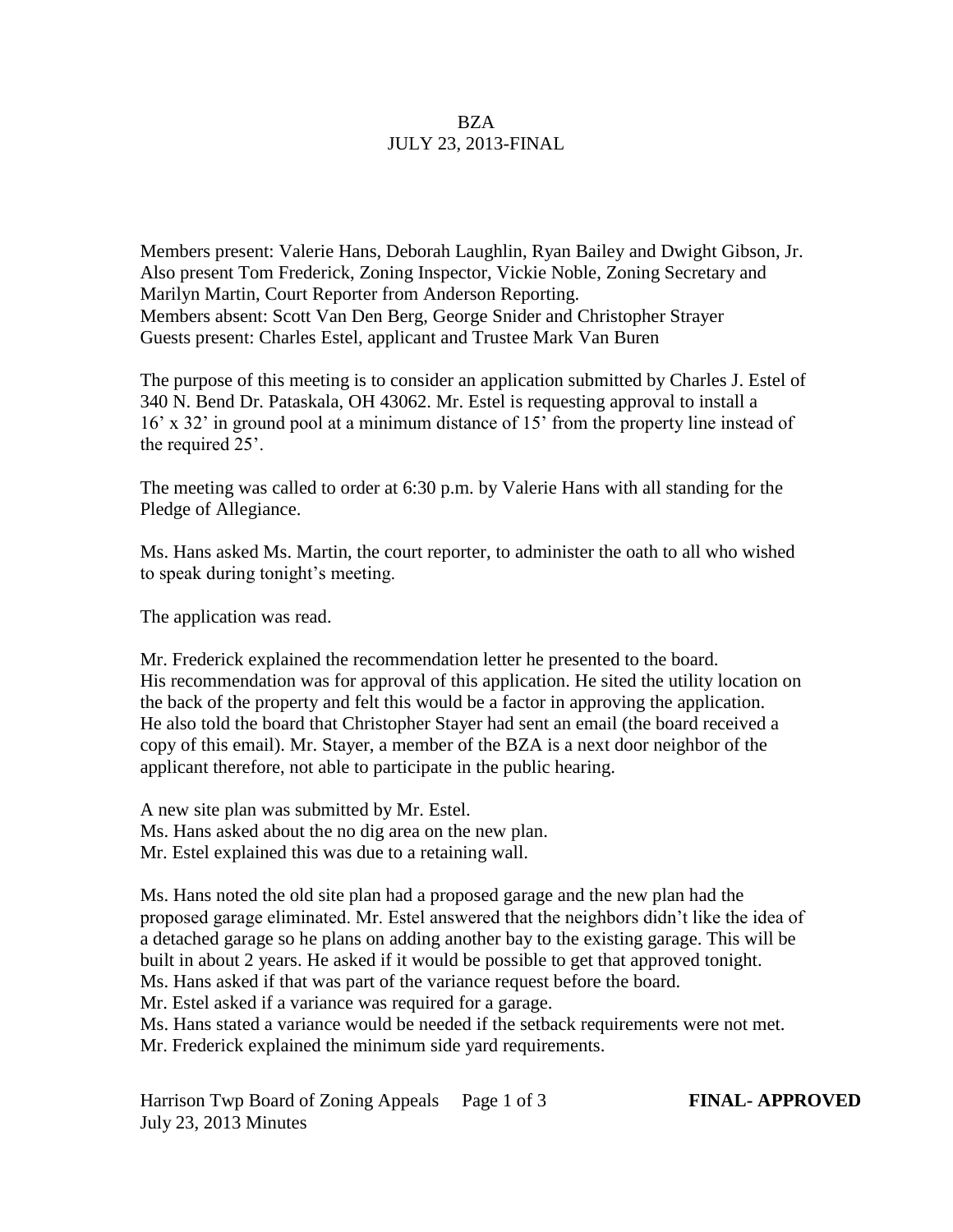Ms. Hans also explained that the board would need the dimensions of the building as well as the distances in order to consider. She told Mr. Estel that the pool issue could be addressed tonight and the garage at a later date. Mr. Estel said he was fine with just the pool issue being addressed tonight.

Ms. Hans asked Mr. Frederick if any of the neighbors had a problem with the application. Mr. Frederick said he had no complaints. He had some calls in response to the sign posted on the property but once they found out what the zoning request was for they had no problems.

Mr. Estel was then asked about a permanent fence around the pool. He said the contract for the fence has been signed and should be in by October. He was fine with a date of October 31.

Mr. Bailey asked about concrete around the pool. Mr. Estel said the pool comes with concrete but he plans on more concrete at a later date.

Mr. Bailey asked Mr. Frederick if this much concrete would create a problem with runoff. Mr. Frederick felt there shouldn't be any issues.

Mr. Gibson expressed concerns about safety, especially with the children in the neighborhood. Mr. Estel said he tried to address all the safety issues.

## Motion by Valerie Hans

Motion to approve the application with the following conditions:

- 1. That the North side yard setback will be a minimum of 15'.
- 2. That the East rear yard setback will be a minimum of 18'.
- 3. That the applicant will meet code regulations on the South side yard setback.
- 4. That a locking temporary fence will be installed immediately upon installation of the pool with a minimum of 3' in height.
- 5. That a permanent fence a minimum of 6' in height with a lock on all doors will be Installed surrounding the entire pool and retaining wall areas of the property by October 31, 2013.
- 6. That all seeding and grading will be completed by October 31, 2013.
- 7. That all additional concrete work will be completed by June 1, 2014.
- 8. That the garage will be addressed as a separate application at a later date if necessary.
- 9. That this application is being granted on the basis of a lot hardship due to the location of the electric utilities.

Second by Ms. Laughlin Vote: Valerie Hans…….....yes

Deborah Laughlin.…yes Ryan Bailey………..yes Dwight Gibson, Jr….yes

Motion passed with a unanimous yes vote

Harrison Twp Board of Zoning Appeals Page 2 of 3 **FINAL- APPROVED** July 23, 2013 Minutes